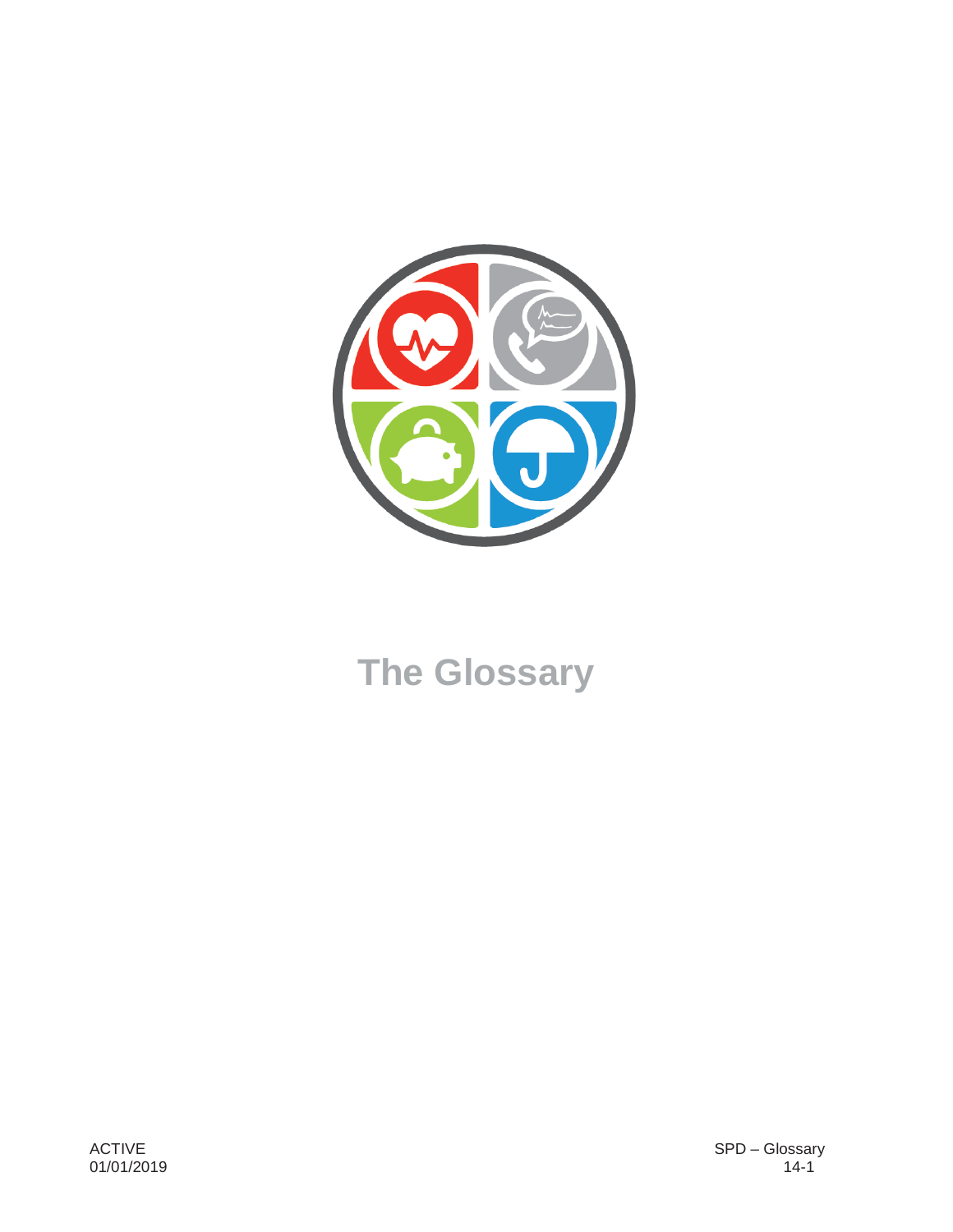This page intentionally left blank.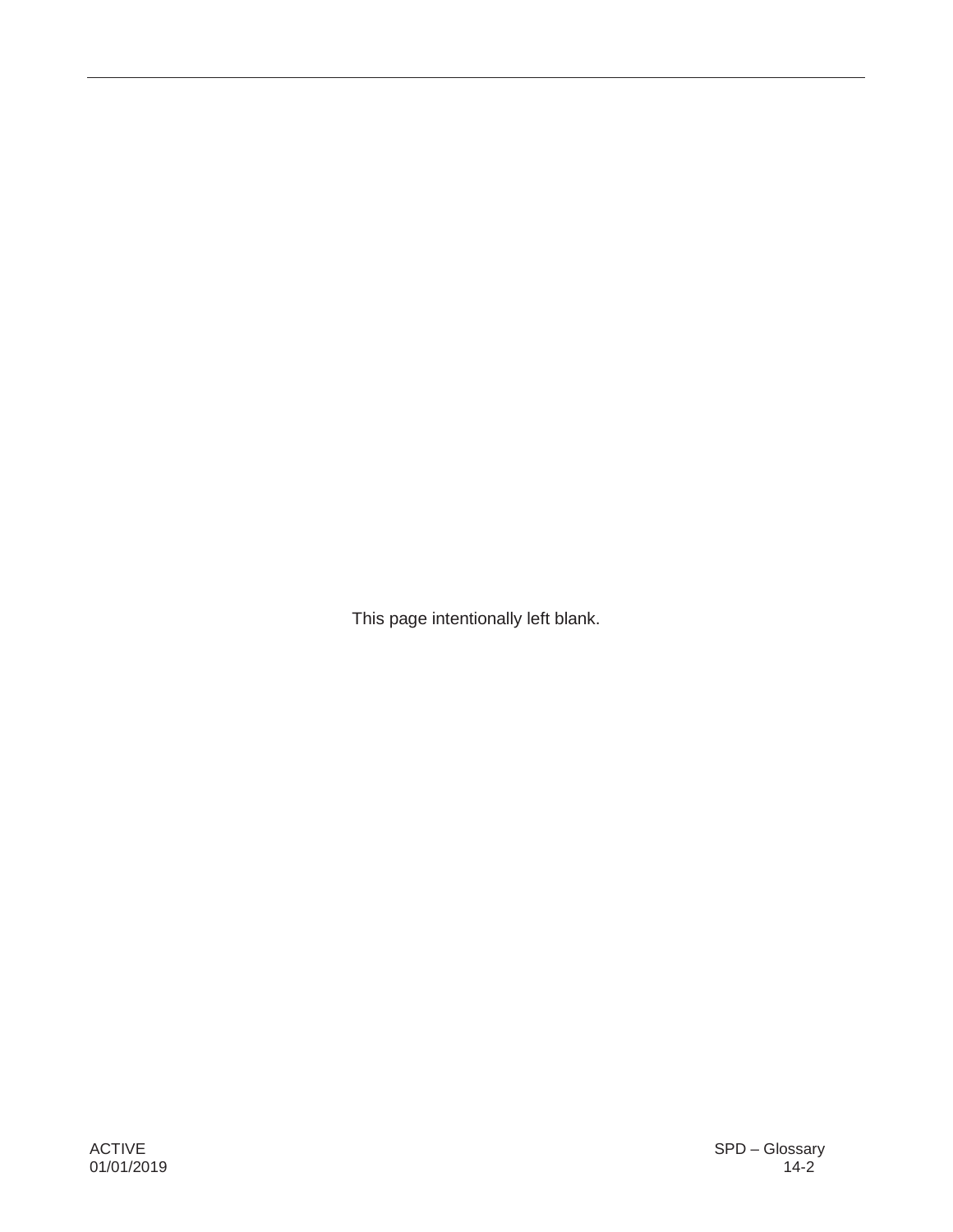## **Glossary**

This Glossary contains brief definitions to help you understand terms used throughout this book.

## **Acts of Terrorism (Terrorism)**

*For business travel accident coverage*

- Premeditated, politically motivated violence perpetrated against a non-combatant by:
	- o Persons not acting on behalf of a sovereign state, or
	- o Clandestine state agents.

## **Ad Hoc Employee**

A non-exempt employee who works on an on-call, as-needed basis and is not eligible for Company benefits as an active employee.

## **After-Tax Contributions**

Your after-tax contributions are deducted from your eligible earnings after income taxes are withheld and do not provide the advantages of deferring your taxes that are available through before-tax contributions.

## **Appropriate Care and Treatment**

During disability, medical care and treatment that is:

- Received from a licensed physician whose medical training and clinical experience are suitable for treating your disability
- Necessary to meet your basic health need and is of demonstrable medical value
- Consistent in type, frequency, and duration of treatment with relevant quidelines of national medical research and health care coverage organizations and government agencies
- Consistent with the diagnosis of your condition
- Maximizing your medical improvement

## **Approved Rehabilitative Employment Program**

During disability, a program of physical, mental, or vocational rehabilitation which:

- Is expected to result in your return to your own occupation or to a reasonable occupation on a full-time basis
- Is approved, in writing, by the Company and the claims administrator

A rehabilitative employment program will no longer be considered approved on the earliest of these dates:

- The date you are able to perform the material duties of your own occupation
- The date you return to work for the Company on a reduced-hour basis
- The date the claims administrator or the Company withdraws, in writing, its approval of the program

## **Before or Pre-Tax Contributions**

Your before-tax contributions are deducted from your eligible earnings before federal and, in most cases, state and local taxes are determined. (Social Security taxes are not affected.) By electing before-tax contributions, you reduce your current taxable income and, therefore, your current annual tax liability.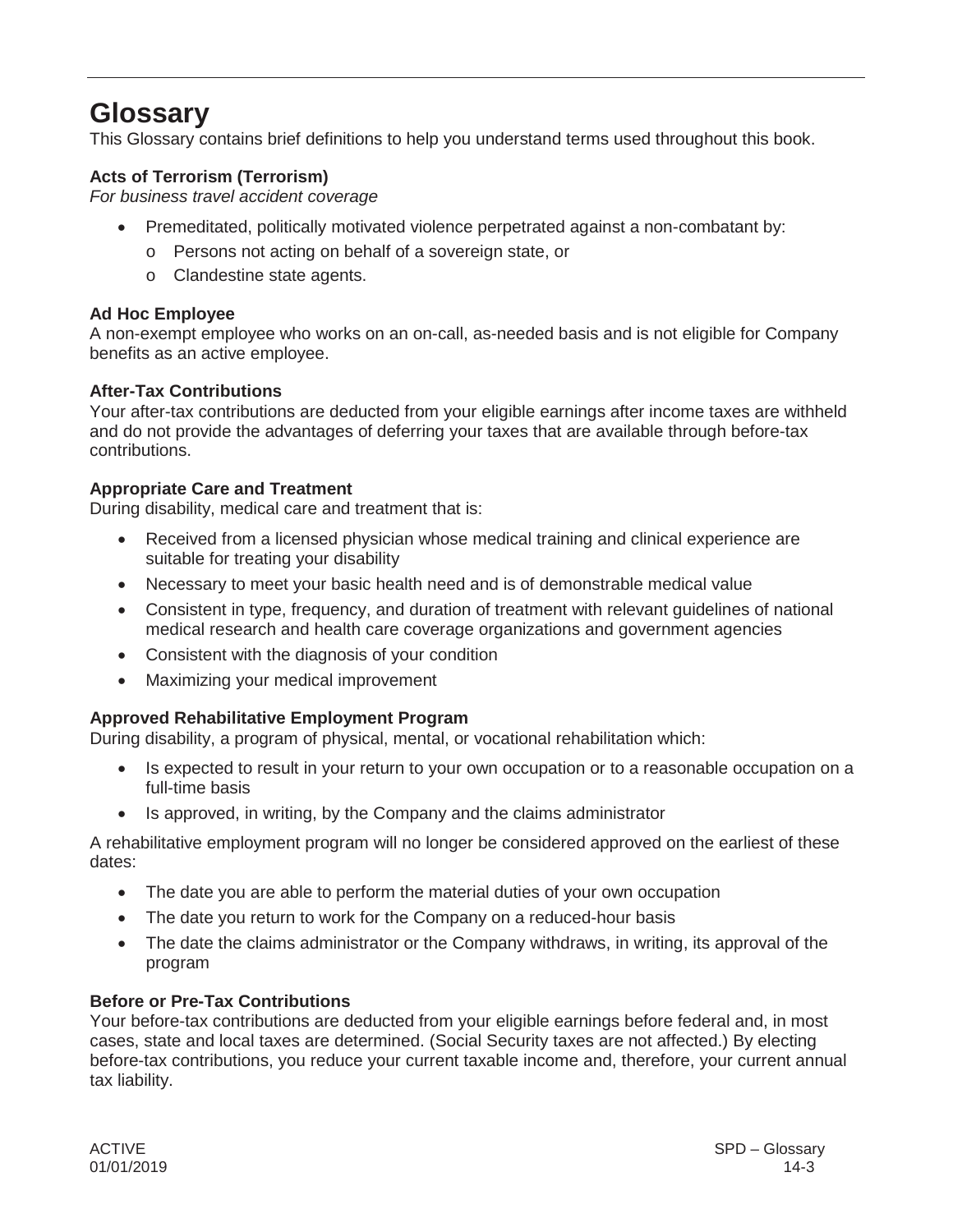## **Beneficiary**

The person, organization, or trust that you name to receive any life, accident, pension plan, or 401(k) savings plan benefits if you die.

## **Benefits and Investment Committee (BIC)**

Appointed by the Company's board of managers to serve as the Plan Administrator for Company benefit plans.

## **Benefits Appeals Committee (BAC)**

Considers escalated participant appeals related to eligibility, benefit determination, or denials not delegated to other third-party administrators.

## **Birthing Center**

An institution which is established, licensed, and operated in accordance with the laws of legally authorized agencies to furnish room and board, services of qualified nurses, and a certified nurse midwife to expectant mothers. One or more nurses must be on duty at all times. To qualify as a Birthing Center, an institution must:

- Have available at all times, under an established agreement, the services of a licensed physician;
- Maintain daily medical records on all patients; and
- Have agreements with hospitals that will accept patients requiring immediate in-patient hospital care.

## **Board of Managers**

Those Managers, as a group, appointed by the Company members in accordance with the Company Operating Agreement to manage the Company.

## **Bomb Scare/Search/Explosion/Felonious Assault Accident**

*For business travel accident coverage*

"Bomb" means any real or dummy explosive device placed with intent to damage, scare, or cause injury. "Scare" means any real or false report of the presence of a bomb on the premises of the Company. "Search" means any organized search of a reported bomb. "Explosion" means any artificially induced explosion of a bomb on the Company's premises where it appears that the explosion was intended to cause injury or unlawful property damage, whether or not the presence of the bomb was reported before the explosion occurs. "Felonious Assault" means only those covered losses caused by other than a fellow employee or family member as a result of a Felonious Assault upon the insured person while on the premises of the Policyholder to which the insured person is permanently assigned.

## **Business Trip**

## *For business travel accident coverage*

Travel authorized by the Company (including trips outside the United States), including relocation trips, home leaves, and rest and relaxation leaves, as well as any side trips or vacations taken in conjunction with a business trip.

## **Calendar Year Annual Deductible**

*Individual Deductible (All medical plans)* The amount you pay on an individual plan before eligible claims are paid under the Plan's coinsurance arrangement.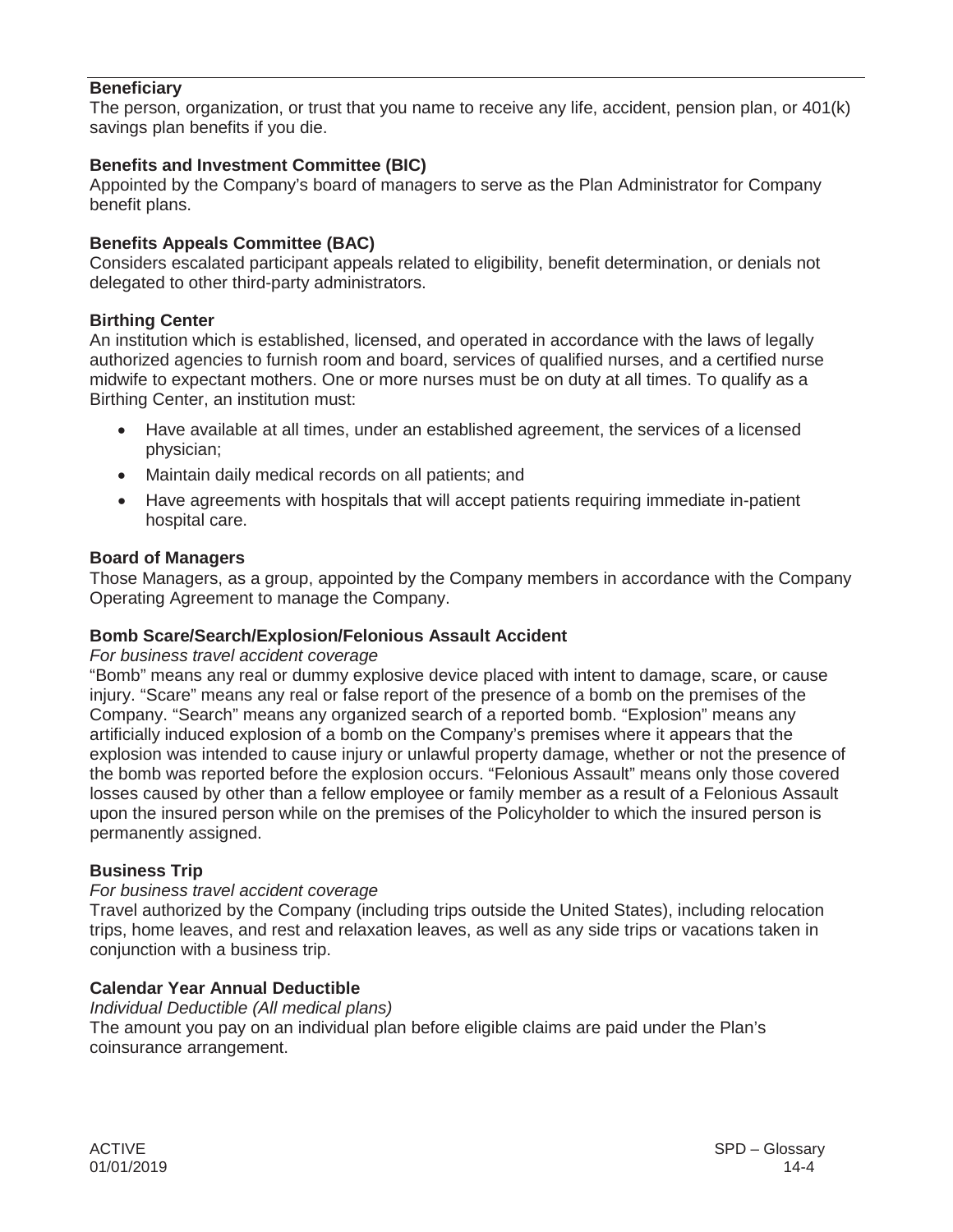## *Family Deductible*

## *Choice Fund with HSA plan*

There is no individual deductible for a dual or family plan. All eligible family members contribute towards the family plan Deductible. Once the family Deductible has been met, the plan will pay each eligible family member's expenses based on the Coinsurance level specified by the plan.

## *All other medical plans*

After an eligible family member meets his or her individual Deductible, covered expenses for that family member will be paid based on the Coinsurance level specified by the plan. The other eligible family members continue to contribute toward the remaining portion of the family Deductible. After the family Deductible has been met, covered expenses for each eligible family member will be paid based on the Coinsurance level specified by the plan.

## **Cause**

When used in the context of a termination from employment, cause means a termination of employment due to poor performance, misconduct, or a willful violation of the Company's rules or policies.

## **Child**

For medical, prescription drugs, dental, vision, health care spending account and Employee Assistance Program, a child is defined as:

- 1. Your biological child
- 2. Your legally adopted child (or a child who is lawfully placed with you for legal adoption)
- 3. Your stepchild
- 4. A child for whom you have been granted permanent legal guardianship or permanent custody prior to the child's 18<sup>th</sup> birthday by court order or an agreement with a state or other governmental agency
- 5. A child who is recognized as an alternate recipient in a Qualified Medical Child Support Order (QMCSO) enforceable with respect to the plan

In the case of a child described above, the child must be under age 26.

In the case of a child described in item 4 above, the child must meet the following requirements:

- $\bullet$  The child is under age 26.
- You must be able to claim the child as a dependent on your federal income tax return without regard to any limit on the gross income that the child may earn.
- You provide over 50% of the child's financial support during the calendar year.
- The child lives with you in a "parent-child relationship." The child is considered to have lived with you during periods of time when one of you, or both, are absent due to handicap, disability, illness, or education. A "parent-child relationship" means that you are exercising parental authority, responsibility, and control over the child by caring for, supporting, disciplining, and guarding the child, including making decisions about the child's education and health care. If you are not the child's biological parent, the "parent-child relationship" must be with you, not the child's biological parent.

A child who is permanently and totally disabled and incapable of self-support (as determined by the Plan Administrator) before reaching the maximum coverage age above may continue to be covered regardless of age provided that he or she remains permanently and totally disabled and is primarily dependent on you for support.

## *For business travel and special accident insurance coverage*

Your biological child, stepchild, foster child, legally adopted child, or child of adopting parents, pending adoption, who relies chiefly on you for support and maintenance.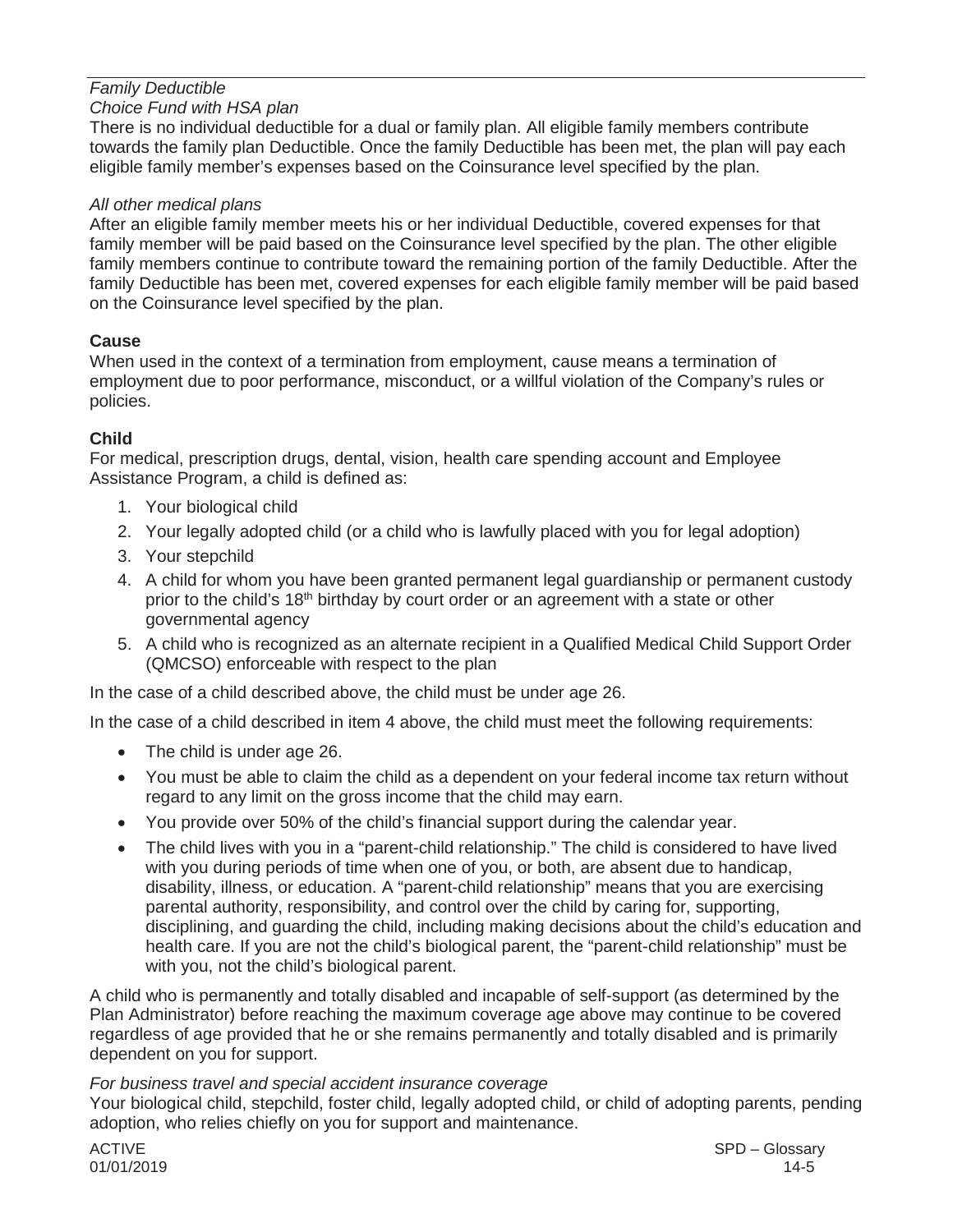## **Child Care Center**

#### *For life insurance*

A facility which is run according to law, including laws and regulations applicable to child care facilities and provides for care and supervision of children in a group setting on a regular daily basis. A child care center does not include a hospital, a child's home, or care provided during normal school hours.

## **COBRA**

Consolidated Omnibus Budget Reconciliation Act of 1985. This federal law allows you and your eligible dependents to continue health care coverages under certain circumstances when coverage would otherwise end.

#### **Code**

The Internal Revenue Code of 1986, as amended.

#### **Coinsurance**

Your share of the cost of a covered health service, calculated as a percent of the allowed amount of the service.

#### **Company or Employer**

Management and Operating contractor for the Department of Energy. The current Management and Operating contractor is Consolidated Nuclear Security, LLC.

#### **Company Service**

Company Service is service that is used to determine your eligibility for a benefit in a pension plan. It includes the total elapsed time between the first day you became an Employee with the Company (and prior Pantex or Y-12 Management and Operating contractors) and your last day at work as a Company Employee. Company Service does not include time spent as a former leased employee, as an independent contractor, or as an employee of a parent company, or of a different corporate entity in which the parent company has an ownership interest.

Company Service is also used to determine eligibility for Company service awards and paid time off accrual.

## **Conversion Privilege**

Your right to convert a group medical, life insurance, or special accident insurance policy an individual policy.

## **Copayment or Copay**

The fixed dollar amount you and your Eligible Dependents are required to pay for covered services when received.

## **Credited Service**

Credited Service is service that is used to determine your eligibility for Plan participation and your vested interest in the Plan. It includes all the time you work for the Company (and prior Management and Operating contractors that maintained the Plan), from your first hour of service until you sever from service.

Recognition of Credited Service may be granted for service with a parent organization, as that term is defined by and as provided for in NNSA Supplemental Directive 350.1, *Management and Operating Contractor Service Credit Recognition* (approved Feb. 5, 2009), and as provided in the Plan. In addition, recognition may be granted for former leased employees who become Employees of the Company.

Credited Service will be used for Pension Plan and 401(k) Savings Plan participation, vesting, and Short-Term Disability accrual.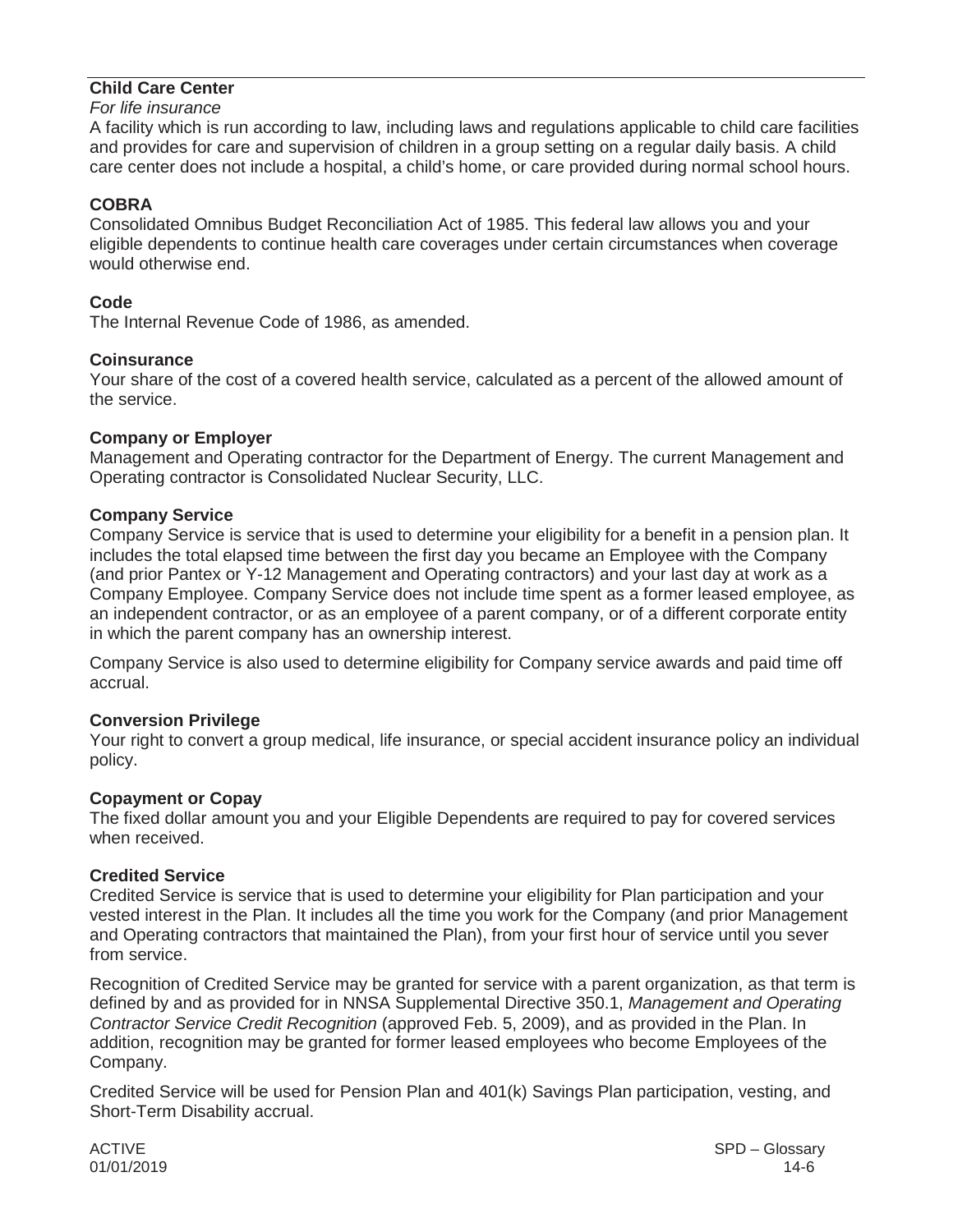For parent company employees only, Credited Service will also be used to determine eligibility for early retirement.

## **Crown**

A restoration which replaces enamel, covering the entire crown of a tooth, usually made of porcelain or acrylic.

## **Deductible**

The Deductible is the amount you and your Eligible Dependents are required to pay each year for covered expenses before the Plan pays, and is in addition to any Coinsurance or Copayments. The deductible amount does not apply to in-network preventive care and immunizations.

## **Dependent Child**

*For Y-12 Pension Plan Only; for all other purposes, see the definition of Child above* A child of the participant, whether biological or adopted, including, without limitation, a stepchild or foster child, who has not attained age 23, and who qualifies as a dependent child for federal income tax purposes.

## **Dependent Parent**

*For Y-12 Pension Plan Only and Dependent Care Flexible Spending Account* Your natural parent or stepparent who qualifies as your dependent for federal income tax purposes.

## **Disability**

You are determined to have a Disability if you are unable to perform the duties of your regular job with the Company due to illness or injury and are under the Appropriate Care and Treatment of a licensed practicing physician. The Company's Claims Administrator makes that determination.

## **Durable Medical Equipment**

Any equipment which can withstand repeated use and is medically essential to treat an injury or sickness.

## **Early Retirement**

Retirement prior to reaching age 65.

## **Elective Surgery**

A surgical procedure which is not considered emergency in nature and which may be avoided without undue risk to the patient.

## **Eligible Dependents**

*For medical, dental, vision, health care spending account, and Employee Assistance Program coverage* 

Your eligible dependents are:

- The person who is recognized under applicable law as your spouse
- A Child described above in this Glossary

## *For business travel accident insurance and special accident insurance coverage*

Your Eligible Dependents are your spouse under age 70 and your unmarried Child(ren) from birth through 18 years of age. An unmarried Child under age 28 is also considered your Eligible Dependent if he or she is enrolled as a Full-Time Student.

## *For Spouse and Dependent Life Insurance*

Your Eligible Dependents are your spouse under age 70 and your unmarried Child(ren) from age 6 months to 19 years (up to age 24, if a Full-Time Student).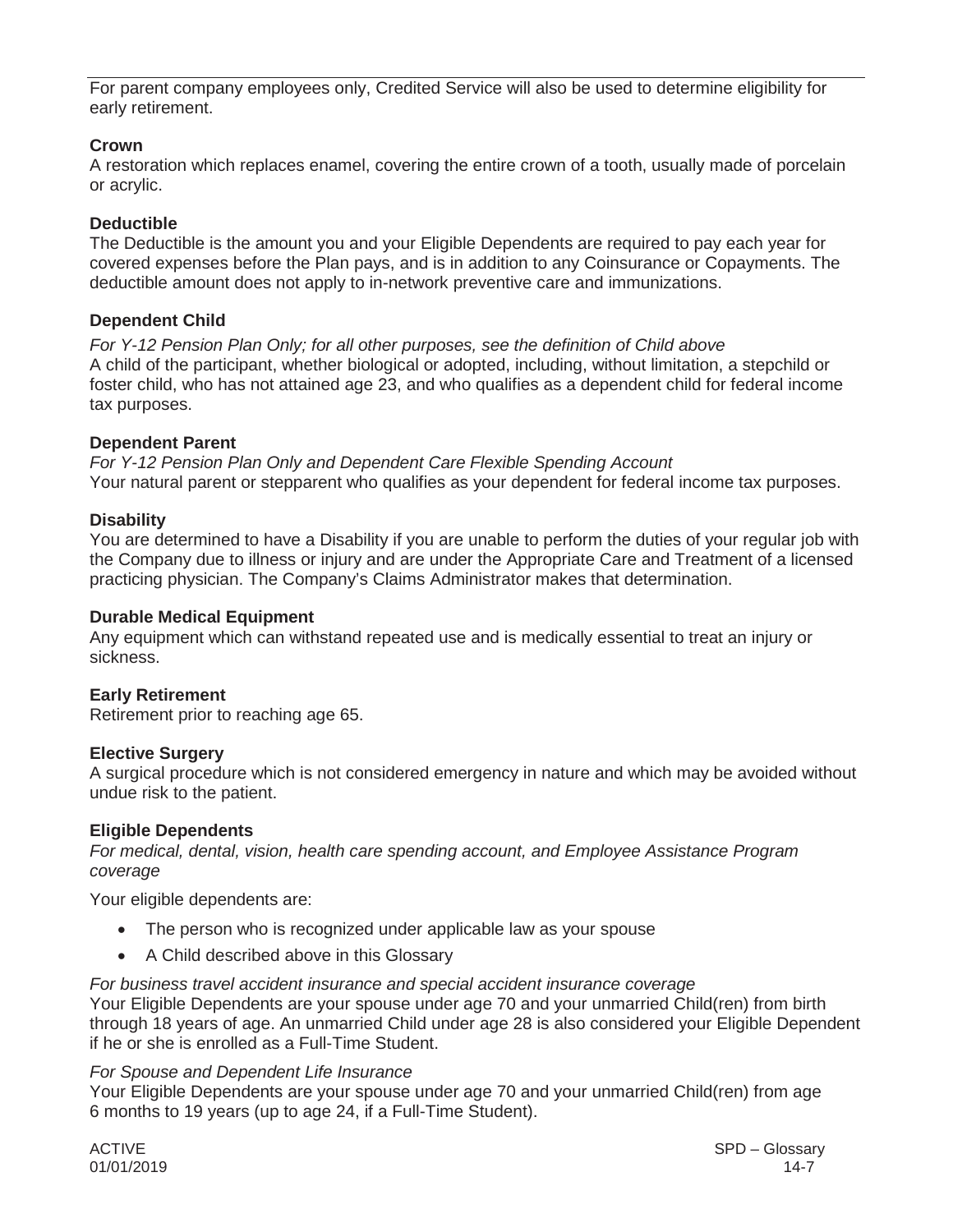## **Eligible Earnings**

## *For the 401(k) Savings Plan at Pantex*

All compensation that runs through payroll except for: expense reimbursements, moving expenses, clothing allowances, collective bargaining agreement ratification bonuses.

## *For the 401(k) Savings Plan at Y-12 – Exempt*

Your base salary; plus variable pay, merit adjustments, critical retention, HRP, MAA, or military differential pay.

#### *For the 401(k) Savings Plan at Y-12 – Non-Exempt and bargaining unit*

Your base rate in contract for straight time hours worked, not to exceed straight time hours included in your normal shift; plus shift premiums associated with your normal schedule; plus variable pay, merit adjustments, or military differential pay.

#### *For the Pension Plan(s) at Pantex Non-Bargaining*

Your base salary for straight time hours worked, not to exceed straight time hours included in your normal shift, plus vacation and sick leave buy-outs.

#### *For the Pension Plan(s) at Pantex MTC and PGU*

Your base rate in contract for straight time hours worked, not to exceed straight time hours included in your normal shift.

#### *For the Pension Plan at Y-12*

Your base salary for straight time hours worked, not to exceed straight time hours included in your normal shift; plus shift premiums associated with your assigned schedule; plus variable pay, merit adjustments, or military differential pay.

#### **Eligible Employee**

With respect to a benefit plan, an employee who has satisfied the eligibility and waiting period requirements, if any, for such benefit plan.

## **Eligible Retirement Plan(s)**

The following are the types of plans that may be considered Eligible Retirement Plans for rollover purposes:

- Any plan qualified under Internal Revenue Code Section 401(a), which might include:
	- $\circ$  401(k) plans,
	- o Defined benefit (pension) plans,
	- o Employee Stock Ownership Plans,
	- o Money purchase pension plans, and
	- o Stock bonus plans;
- $\bullet$  403(b) tax-sheltered annuity plans;
- Certain governmental Section 457 plans;
- $\bullet$  SIMPLE 401(k) plans;
- $\bullet$  403(a) annuity plans; and
- Federal thrift plans under Section 7701(j).

The following types of plans are **not** eligible retirement plans for rollover purposes:

- $\bullet$  Excess plans,
- Top Hat plans, and
- Stock Option plans.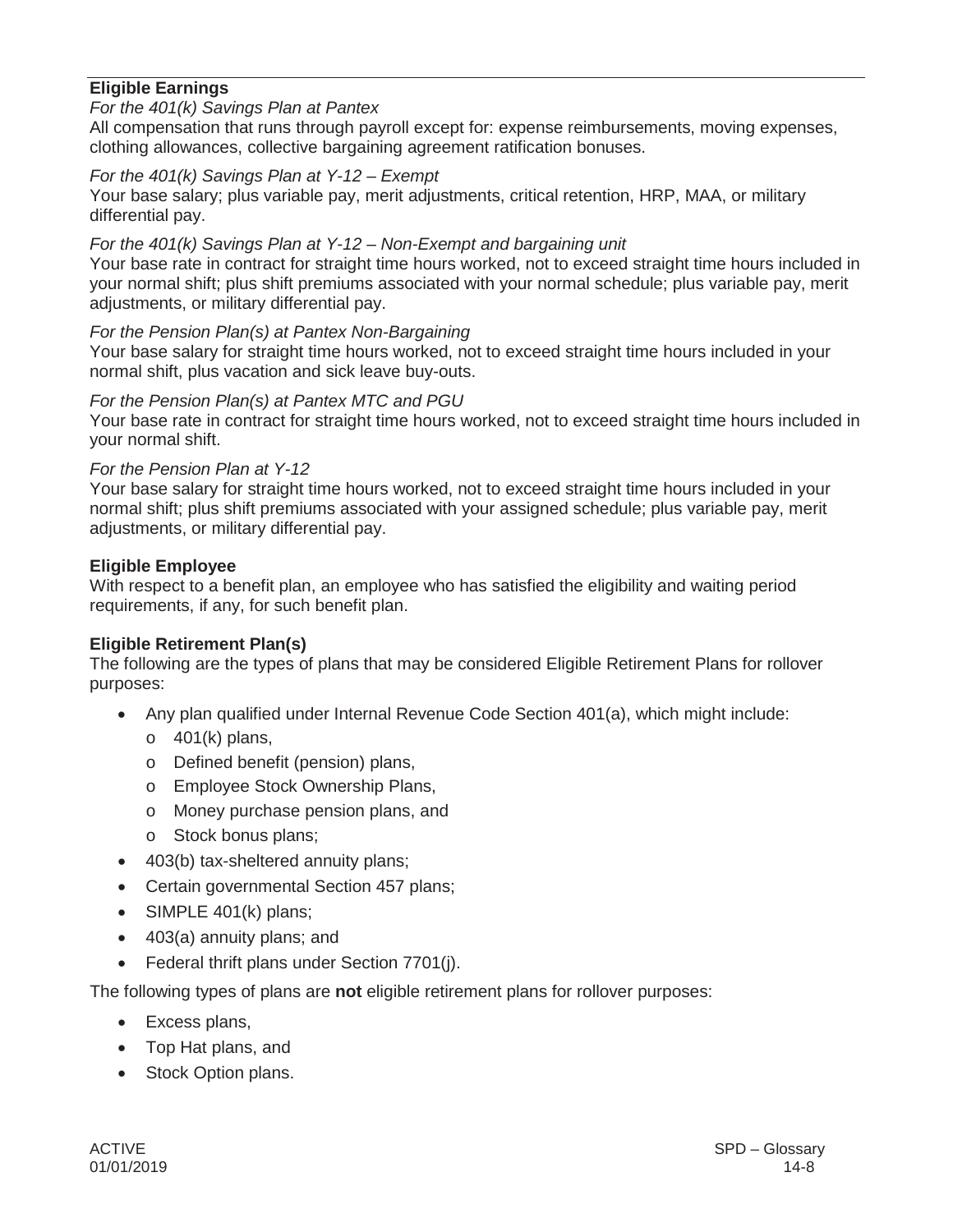## **Emergency**

A serious accident or sudden illness that is life-threatening or could result in a long-term medical problem, such as uncontrolled bleeding, seizure, or chest pain.

## **Emergency Admission**

Any hospital admission for an in-patient stay for a condition which:

- Has a sudden and unexpected onset, and
- Requires prompt care to protect life, relieve severe pain, or diagnose and treat symptoms which, with delay, could result in serious injury.

## **Employee(s)**

Any person who is employed by the Company, is shown as a Company Employee in Company's personnel records and on the Company payroll, and who is receiving compensation from the Company from which the Company is withholding income tax. "Employee" **does not** include any person who the Company classifies as an independent contractor or who otherwise provides services to the Company if that person does not meet each of the criteria stated herein.

For purposes of these benefit plans, Employee does not include any bargaining unit construction personnel who are referred to work at Y-12 and/or Pantex pursuant to the Knoxville Building Trades Construction Labor Agreement and/or the West Texas Building and Construction Trades Council Agreement.

## **ERISA**

The Employee Retirement Income Security Act of 1974, as now in effect and hereafter amended, and any regulations issued under ERISA.

#### **Final Average Earnings for the Pantex Pension Plans**

The average earnings during the five consecutive calendar years which provides the highest average out of the last 10 calendar year period which precedes the calendar year during which the participant's retirement date, date of termination, or date of death occurs, whichever is earlier. In the event that a participant does not receive earnings for at least five consecutive calendar years, Final Average Earnings will be determined from the average annual earnings during the total consecutive calendar years.

#### **Fixed Bridgework**

Permanently inserted artificial teeth joined to inlayed or crowned natural teeth on either side called abutments. A fixed bridgework for anterior teeth often requires two abutments on either side.

## **Full Denture**

Upper or lower; artificial teeth in replacement of all teeth in an arch.

#### **Full-Time Employee**

A non-exempt employee who is scheduled to work at least 40 hours per week on a regular basis or an exempt employee who is scheduled to work at least 80 hours bi-weekly on a regular basis.

#### **Full-Time Student**

*For flexible spending accounts, and life insurance plans*

A person who is enrolled full-time in any accredited school, including a trade or vocational training program.

## **Full-Time Temporary Employee**

A non-exempt employee who is scheduled to work at least 40 hours per week on a temporary basis or an exempt employee who is scheduled to work at least 80 hours bi-weekly on a temporary basis.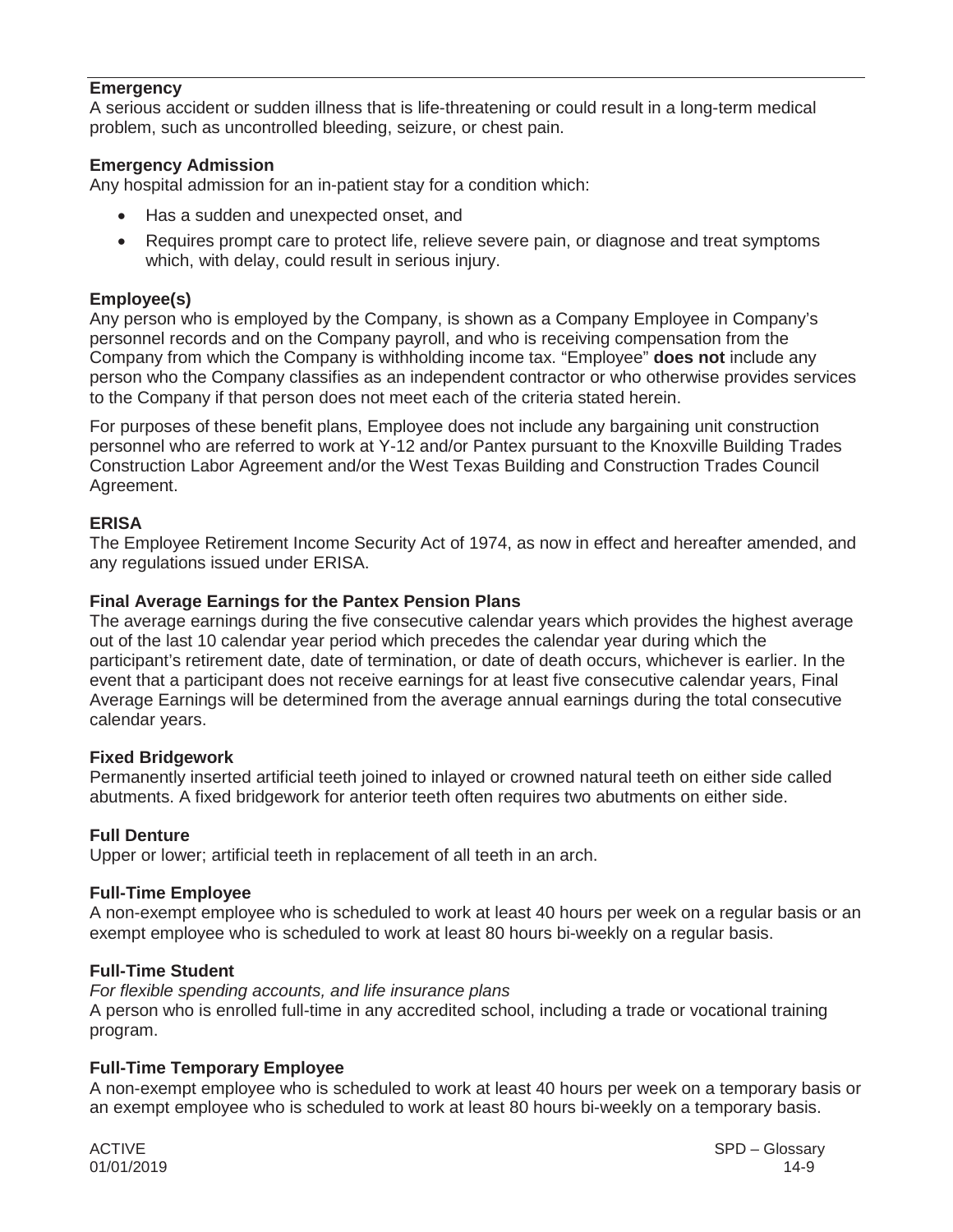## **Home Health Services**

Skilled health care services that the insurance company has determined are medically appropriate to provide in the home.

#### **Hospice Care Services**

Any services provided by a hospital, skilled nursing facility, home health agency, hospice, or any other licensed facility or agency under a hospice program.

#### **Hospice Facility**

An institution or part of one which primarily provides care for terminally ill patients and fulfills any licensing requirements of the state or locality in which it operates.

#### **Hospice Program**

A coordinated, interdisciplinary program of care designed to meet the physical, psychological, spiritual, and social needs of dying persons and their families. A hospice program may also provide palliative and supportive medical, nursing, and other health services through home or in-patient care during the terminal illness.

#### **Hospital**

A Hospital is an institution constituted, licensed, and operated in accordance with the laws pertaining to hospitals, which maintains on its premises all the facilities needed to diagnose and treat medical, diagnostic, surgical care, injury, and sickness. It is an institution which qualifies as a hospital, a psychiatric hospital, or a tuberculosis hospital as a provider of services under Medicare and is accredited by the Joint Commission on the Accreditation of Hospitals.

A Hospital can specialize in treatment of mental illness, alcoholism, drug addiction, or other related illness. It can also provide residential treatment programs, but only if it is constituted, licensed, and operated in accordance with the laws of legally authorized agencies responsible for medical institutions. It provides all treatment for a fee, by or under the supervision of physicians on an inpatient basis with continuous 24-hour nursing service by qualified nurses.

Any institution which is exclusively a place for rest, a place for the aged, or a nursing home, will not be considered a Hospital.

## **Hour of Service**

Generally, each hour for which you are paid or entitled to payment for the performance of duties for the Company.

#### **Hour of Work**

Each hour of work for the Company for which you are paid, including straight-time, overtime, holidays, and jury duty.

#### **Imputed Income**

The IRS requires you to be taxed on the value of employer-provided group life insurance over \$50,000. The taxable value of this life insurance is called "imputed income." Even though you do not receive cash, you are taxed as if you received cash in an amount equal to the value of this coverage. IRS issues rate tables for purposes of imputing income under group term life insurance.

#### **Indemnity Plan**

A medical plan in which you can use any provider you choose.

#### **In-Network Benefits**

Health care services or items provided by your primary care physician, or authorized services or items provided by another participating provider contracted with your insurance provider.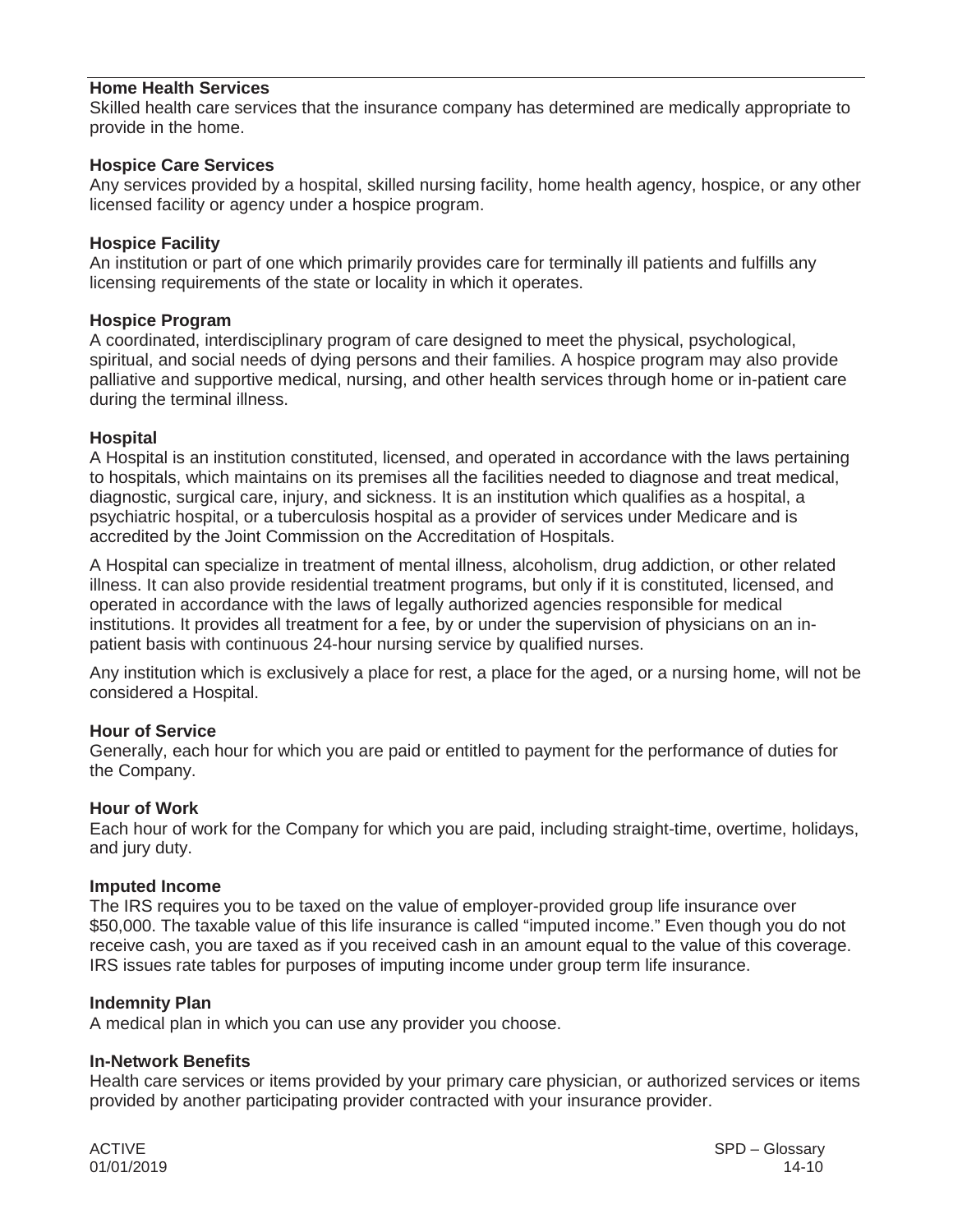## **In-Patient**

You only become an in-patient when a hospital formally admits you as an in-patient, after a doctor orders it. You are still an outpatient if you have not been formally admitted as an in-patient, even if you are getting emergency department services, observation services, outpatient surgery, labs, tests, or X-rays. You or a family member should always ask if you are an in-patient or an outpatient.

## **Investment Fund(s)**

Each designated investment alternative specified by the Plan Administrator as an investment option in which you may elect to have your Plan account invested.

## **Leased Employee**

Leased Employee is defined by the Code at section 414(n)(2).

## **Light Duty Assignments**

Temporary modified duties assigned as the result of temporary physical limitations due to injury, illness, or pregnancy that prevent an employee from performing the full scope of duties of his or her regular assigned job.

## **Limb**

An arm or a leg.

## **Long-Term Disability**

Benefits for which you may become eligible after you have been totally disabled for six months.

## **Loss**

For purposes of life insurance plans, loss of hand or foot means complete severance through or above the wrist or ankle joint. Loss of eyesight means the complete or irrecoverable loss of entire sight of either eye. Loss of speech means complete inability to communicate audibly in any degree. Loss of hearing means irrecoverable loss of hearing which cannot be corrected by any hearing aid or device. Loss of thumb and index finger means actual severance through or above the joint closest to the wrist. A loss must result directly from bodily injuries caused by an accident.

## **Maximum Reimbursable Charge**

## *For the Medical Plan*

A rate that the claims administrator determines is the normal charge made by providers in your geographic area for a similar service or supply. The nature and severity of the injury or sickness will be considered. If the claims administrator considers your medical expenses more than reasonable and customary, you will be responsible for paying the additional amount. Charges in excess of the Maximum Reimbursable Charge do not count toward your Deductible or Out-of-Pocket Maximum.

The Maximum Reimbursable Charge for covered services is determined based on the lesser of:

- The provider's normal charge for a similar service or supply, or
- A policyholder-selected percentile of charges made by providers of such service or supply in the geographic area where it is received as compiled in a database selected by Cigna.
- The Maximum Reimbursable Charge is subject to all other benefit limitations and applicable coding and payment methodologies determined by Cigna.

## *For dental coverage*

A rate for dental services that is determined by the claims administrator by taking into account:

- The usual fees charged by dentists with similar training and experience in your geographic area
- Any unusual circumstances or complications that require special skill, experience, or additional time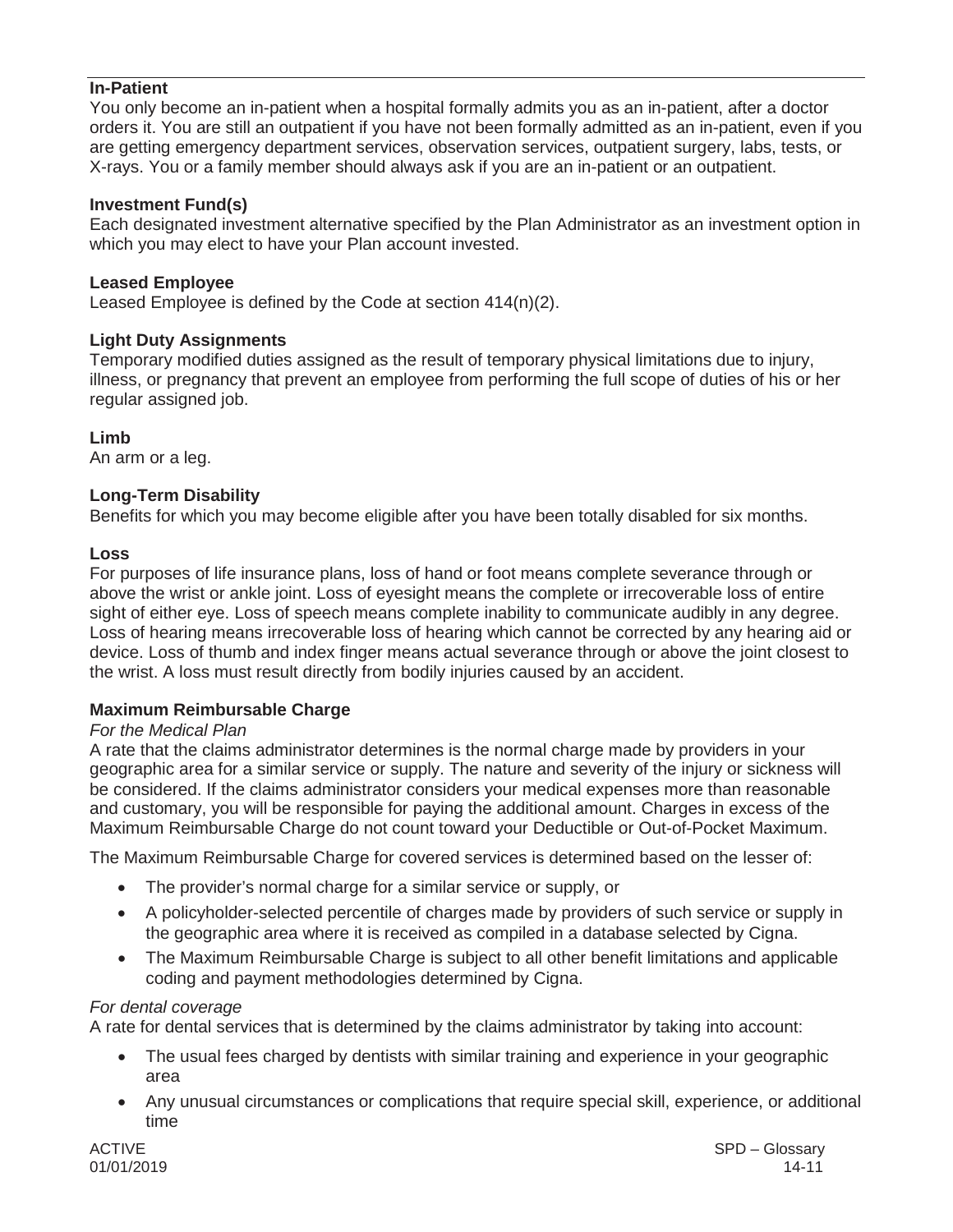If the claims administrator considers your dental expenses more than reasonable and customary, you will be responsible for paying the additional amount. These charges do not count toward your Deductible.

## **Member Services / Customer Services / Participant Services**

The customer service unit of the plan's third-party vendor or claims administrator with responsibility for administering or insuring the plan of benefits.

## **Mental Health Provider**

The company responsible for authorizing mental health and alcohol/drug abuse treatment for Medical Plan participants.

## **Minimum Essential Coverage, Minimum Value, and Affordability**

Any insurance plan that meets the Affordable Care Act requirement for having health coverage. To avoid the penalty for not having insurance you must be enrolled in a plan that qualifies as minimum essential coverage (sometimes called "qualifying health coverage").

## **Myofunctional Therapy**

Correcting and/or retraining of the muscles in order to correct an orthodontia disorder.

## **Necessary Services and Supplies**

Any services or supplies, other than bed and board, that are necessary for your treatment and are administered during hospital confinement. Necessary Services and Supplies will also include professional ambulance service to or from the nearest hospital where the necessary medical treatment can be provided, and any charges for the administration of anesthetics during hospital confinement. Necessary services do not include special nursing, dental, or medical services.

## **Network**

A group of health care providers who have agreed to provide care for pre-negotiated rates, as well as to comply with quality assurance procedures, patient service standards, and compliance with all applicable laws and regulations.

## **Network Manager**

The health plan that sets up and manages a network of providers and administers out-of-network benefits.

## **Network Pharmacy**

A pharmacy that has contracted with the pharmacy benefit management company to provide prescription drugs under a contractual arrangement for discounted costs.

## **Normal Retirement**

Retirement at age 65.

## **Nurse**

A Registered Graduate Nurse, a Licensed Practical Nurse, or a Licensed Vocational Nurse. A nurse is a professional who has the right to use the respective title and the respective abbreviation R.N., L.P.N., or L.V.N.

## **One-Year Break in Service**

A period of 12 consecutive months following your severance date during which you do not perform an hour of service.

## **Orthodontia Treatment**

Treatment of the movement of teeth in the correction of malocclusion.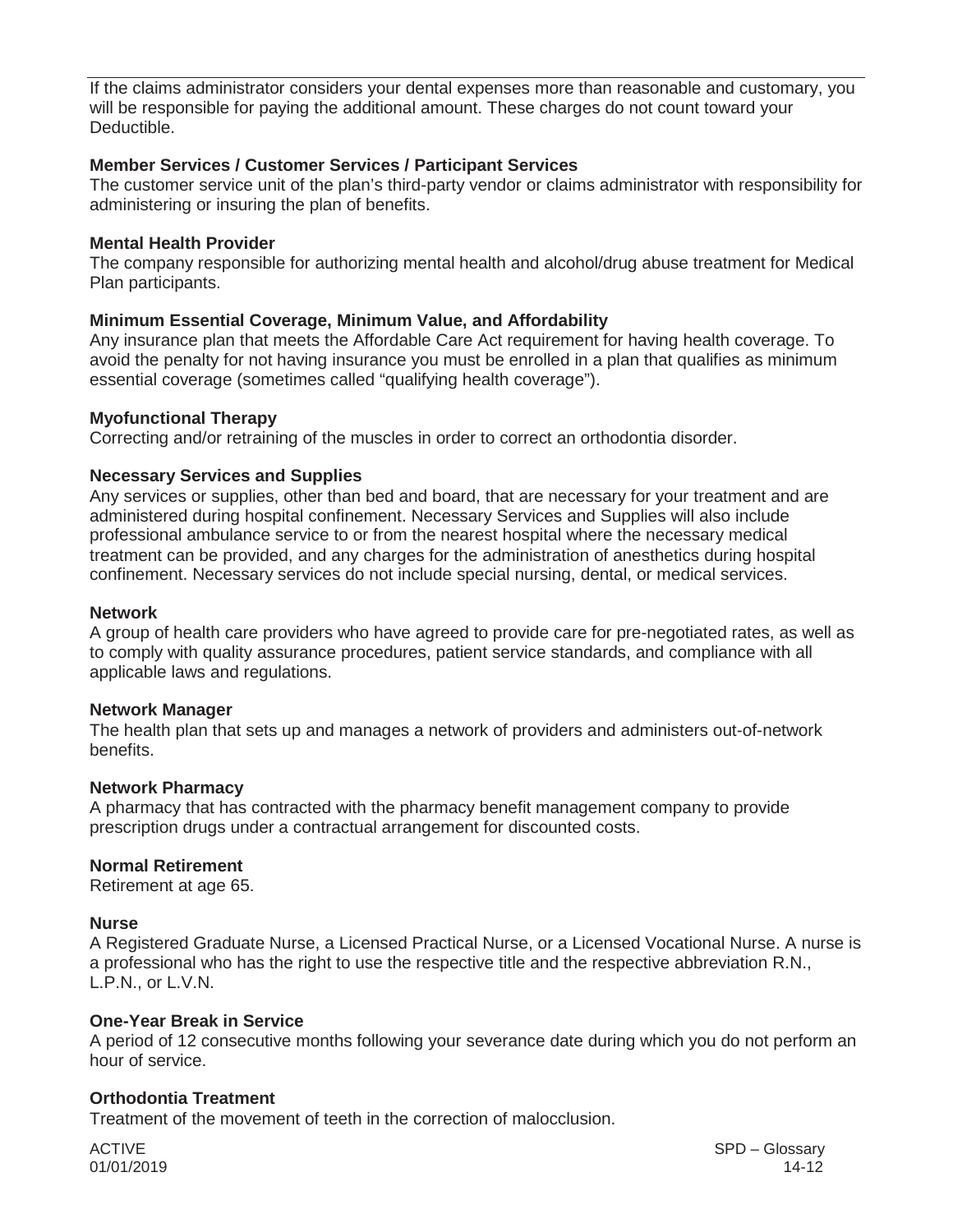## **Orthotics**

A custom-molded rigid insert that, when placed in the shoe, distributes the patient's weight equally throughout the foot and leg and relieves the stress from any one particular area.

## **Out-of-Network Benefits**

Care that is provided by a physician, facility, or other service provider not contracted with the thirdparty administrator that does not qualify as in-network.

## **Out-of-Pocket Maximum**

The maximum you have to pay for eligible medical expenses in one plan year. Once you reach this amount, the medical plan pays 100% of eligible expenses for the rest of that plan year.

## **Paralysis**

The loss of all practical use of a limb as it relates to the ability to perform the normal functions and activities of everyday life without the use of a prosthesis or any other mechanical device(s).

## **Partial Denture**

An appliance supporting artificial teeth less than the full number of teeth in one jaw.

## **Part-Time Employee**

An employee who is scheduled to work 20 to 39 hours during a work week.

## **Participant**

An eligible employee who has become a participant in the Plan and who has not received a complete distribution of his or her vested Plan account balance for 401(k) Savings Plan and the Pension Plans.

## **Pay**

All of your total pay from the Company under Code Section 3401(a) during each calendar year ("Plan Year"), computed as of the date you became eligible to participate in a Plan.

Pay *includes*:

- Any amounts contributed by the Company to a Plan pursuant to a salary reduction agreement;
- Regular pay after severance of employment paid by the later of two-and-a-half months after severance of employment if the payment:
	- $\circ$  Is regular compensation for services you provided during your regular working hours or compensation for services outside of your regular working hours (for example, shift differential), commissions, bonuses, or similar payments; and
	- o Would have been paid to you before a severance from employment if you had continued working for the Company. Any other payment paid after severance of employment is not considered to be compensation under the Plan even if payment is made within the twoand-a-half month period.

For Short-Term Disability and Long-Term Disability

• Your basic rate of pay in effect just before your total disability begins and before any beforetax salary reductions. Pay does not include overtime, bonuses, or any other form of extra compensation.

For Life and Accident Insurance Benefits

• Your annual basic rate of pay, determined as described in the Life & Accident Insurance section, before any before-tax salary reductions. Pay does not include overtime, bonuses, or any other form of extra compensation.

For Retirees

• If you are a retiree, your pay is your annual pension benefit.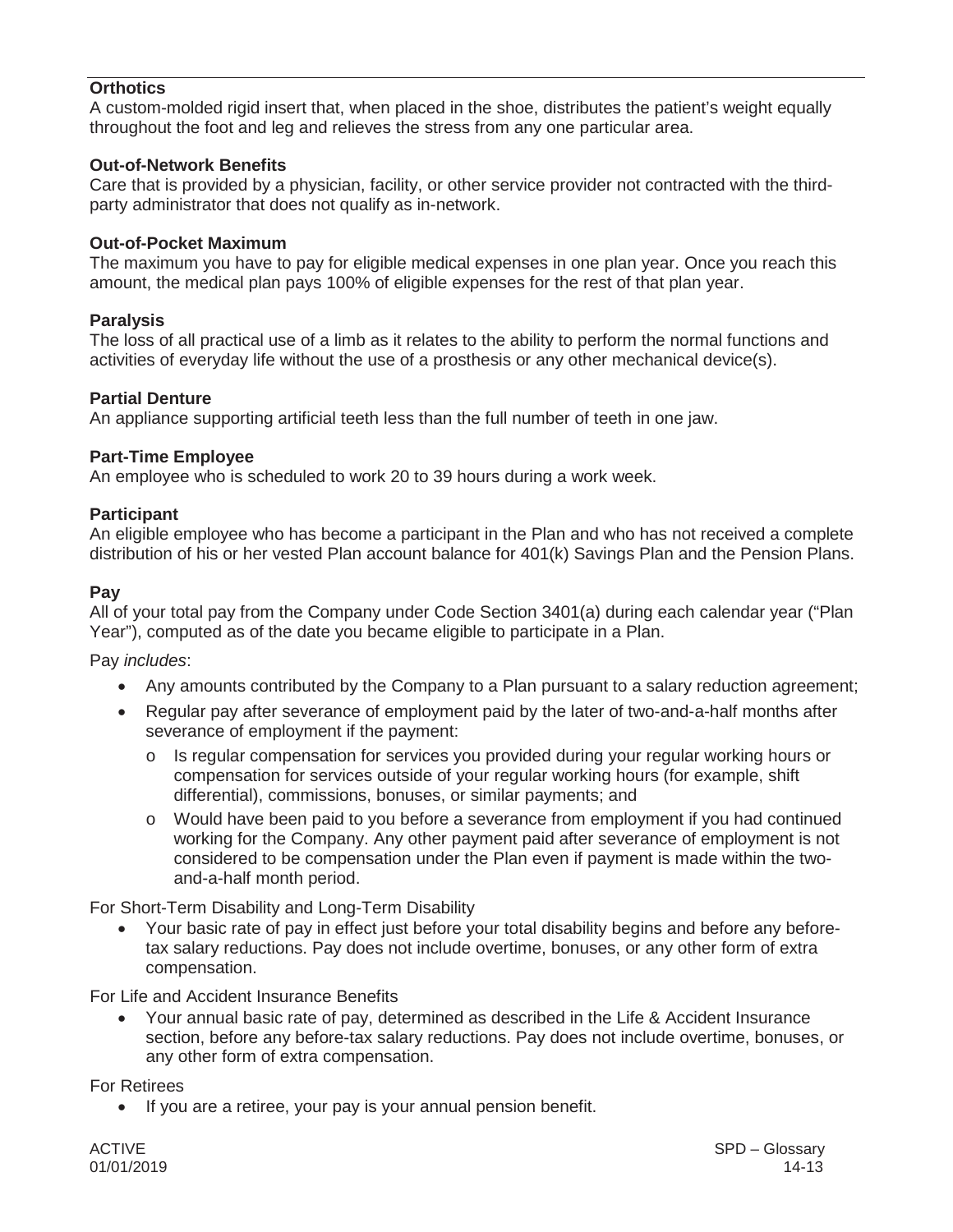## **Pay** *does not* **include:**

- Reimbursements or other expense allowances, fringe benefits (cash or non-cash), moving expenses, deferred compensation, and welfare benefits (even if includible in gross income);
- The taxable value of stock options during the calendar year in which the option is exercised;
- Any form of compensation which, in accordance with applicable regulations of the United States Department of Energy, may not be reimbursed to the Company as an "allowable cost;" and
- Any form of compensation not paid from the Company's payroll.

## **Pension Service Credit**

Pension Service Credit is the service used in the pension formula to determine the amount of your pension benefits. It is equal to your Company Service while participating in the Plan, excluding certain breaks during which you are not working for the Company, or for which you did not make a contribution to the Pension Plan, if the Plan requires a contribution. The same service will not be counted in the pension formula if you are owed benefits under more than one Pension Plan.

## **Periodontal Splinting**

Stabilizing or immobilization of periodontal involved teeth. Splinting may be accomplished with acrylic resin bit guards, orthodontia band splints, wire ligation, provisional splints, and fixed prosthesis.

## **Periodontics**

The treatment of disease of the gum and tissues surrounding the teeth.

## **Personal Identification Number (PIN)**

The number that allows you to access your 401(k) Savings Plan account information through the information line.

## **Physician**

A person who is licensed to prescribe and administer drugs or to perform surgery and who operates within the scope of his or her license.

## **Precertification/Pre-Admission Certification**

The process used to certify the clinical treatment, the medical necessity, and length of a hospital confinement prior to receiving service.

## **Prescription Drugs**

Medication prescribed by a physician for the treatment of an illness or injury.

## **Primary Care Physician (PCP)**

A licensed physician – generally an internist, general/family practitioner, or pediatrician – whom you generally select to coordinate all your medical care within the network.

## **Prosthodontic Services**

The making of artificial devices for replacement of missing teeth and structures in the mouth.

## **Qualifying Life Event**

An event described in the "About Your Benefits" section which permits a change in coverage or election on a pre-tax basis.

## **Rollover Contributions**

Distributions from another employer's qualified plan that you deposit into your 401(k) Savings Plan account.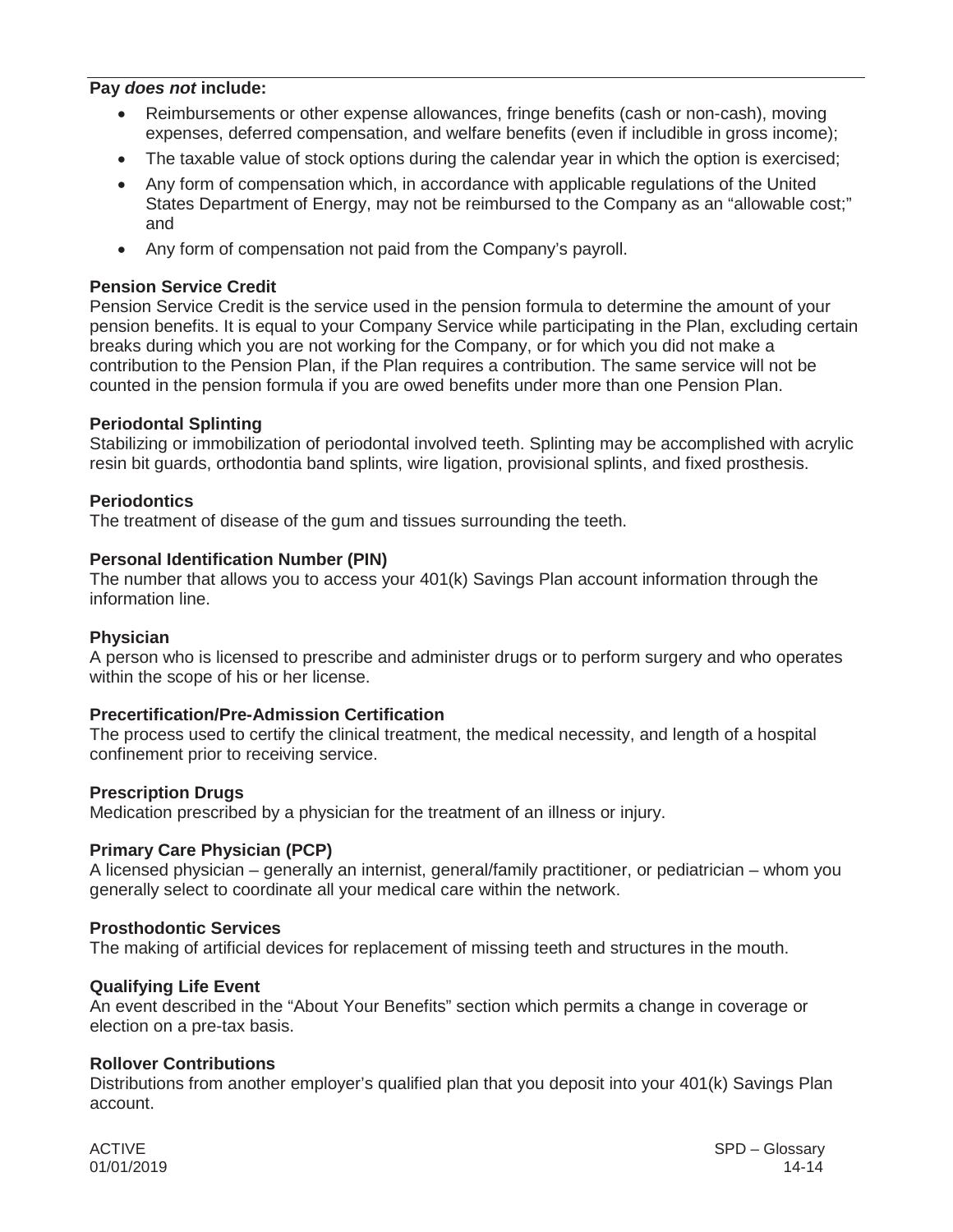## **Room and Board**

All charges commonly made by a hospital for rooms and meals and all general services and activities needed for the care of registered bed patients.

## **Routine**

A situation that does not require immediate attention, such as immunizations or annual exams.

## **Short-Term Disability**

The Short-Term Disability plan is designed to protect your income if you are unable to work due to illness, injury, or pregnancy not to exceed six months.

## **Skilled Nursing Facility**

A licensed institution, other than a Hospital, which specializes in physical rehabilitation or provides skilled nursing and medical care on an in-patient basis. The institution must maintain on the premises all facilities necessary for medical treatment. Such treatment is provided for compensation and must be under the supervision of licensed Physicians and provide Nurses' services.

#### **Space Maintainers**

Appliances to prevent adjacent teeth from moving into space left by a lost tooth.

#### **Spouse**

The individual recognized as your lawful spouse in accordance with the laws in the jurisdiction where the marriage took place. The term spouse does not include a domestic partner or party to a civil union. You will be required to show proof that your spouse is your lawful spouse.

## **Statement of Health**

A licensed Physician's assessment of a person's health.

## **Total Disability or Totally Disabled**

*For basic and Group Universal Life (GUL) insurance*  You are considered Totally Disabled if, because of an illness or injury:

- You cannot do your job, and
- You cannot do any other job for which you are qualified by your education, your training, or your work experience.

## *For Long-Term Disability*

During the first 24 months you are absent from work under the Long-Term Disability plan, you are considered Totally Disabled if you are unable to perform the duties of your regular job with the Company due to illness or injury and are under the regular care of a licensed Physician.

#### *For 401(k) Savings Plan*

For purposes of determining whether an exception to the 10% premature distribution penalty applies, disability means a physical or mental condition resulting from bodily injury, disease, or mental disorder which renders you unable to engage in any substantial gainful activity.

## **Totally and Permanently Disabled**

*For business travel accident and special accident insurance coverage*

You are considered totally and permanently disabled if, as the result of a qualifying accident, you cannot do any work for which you are or can become qualified by reason of your education, experience, or training, and you are not expected to be able to do so for the remainder of your life.

## **Trustee**

The person or entity appointed by the Benefits and Investment Committee to act as trustee for the Plan's trust fund, and any additional or successor trustee or trustees.